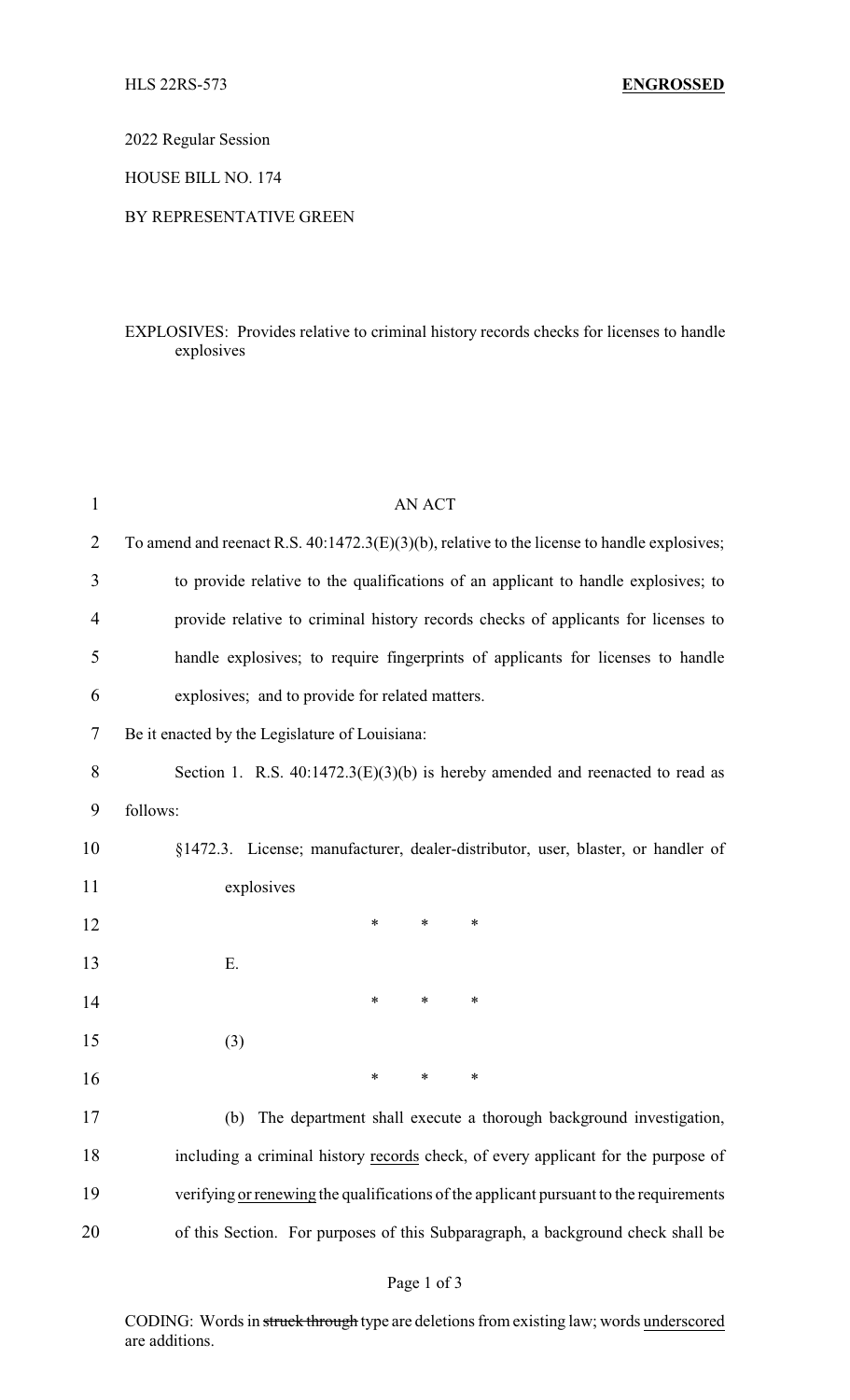| $\mathbf{1}$   | defined as a computer check of available online state records all state records of        |
|----------------|-------------------------------------------------------------------------------------------|
| $\overline{2}$ | arrest, prosecution, or conviction and all expunged information and dismissed             |
| 3              | convictions pursuant to Code of Criminal Procedure Articles 893 and 894, as well          |
| 4              | as national records including but not limited to the federal Interstate Identification    |
| 5              | Index for a national identification and criminal history records check and which may      |
| 6              | shall include fingerprints of the applicant and other identifying information, if so that |
| 7              | shall be requested by the department. The department shall require any current or         |
| 8              | prospective manufacturer, dealer-distributor, user, blaster, or handler as defined in     |
| 9              | R.S. 40:1472.2 to submit to a criminal history records check to be conducted by the       |
| 10             | Louisiana Bureau of Criminal Identification and Information. Fingerprints and other       |
| 11             | identifying information from the current or prospective manufacturer, dealer-             |
| 12             | distributor, user, blaster, or handler shall be submitted to the bureau. In addition,     |
| 13             | when the department requests a national criminal history records check, the bureau        |
| 14             | shall forward the fingerprints to the Federal Bureau of Investigation for a national      |
| 15             | criminal history records check and shall provide the department with the national         |
| 16             | criminal history record information of the current or prospective manufacturer,           |
| 17             | dealer-distributor, user, blaster, or handler.                                            |
| 18             | $\ast$<br>$\ast$<br>*                                                                     |

## DIGEST

The digest printed below was prepared by House Legislative Services. It constitutes no part of the legislative instrument. The keyword, one-liner, abstract, and digest do not constitute part of the law or proof or indicia of legislative intent. [R.S. 1:13(B) and 24:177(E)]

| HB 174 Engrossed | 2022 Regular Session | Green |
|------------------|----------------------|-------|
|------------------|----------------------|-------|

**Abstract:** Relative to criminal history records checks of applicants for licenses to handle explosives, requires fingerprints and other identifying information.

Present law requires the Dept. of Public Safety and Corrections (department) to perform a criminal history records check of every applicant for the purpose of verifying the qualifications of an applicant for a license to handle explosives. Further provides that a background check is defined as a computer check of available online state records, as well as national records which may include fingerprints of the applicant.

Proposed law amends present law to require the department to perform a criminal history records check of every applicant for the purpose of verifying or renewing the qualifications of the applicant for a license to handle explosives. Further provides that a background check shall be defined as all state records of arrest, prosecution, or conviction and all expunged or

### Page 2 of 3

CODING: Words in struck through type are deletions from existing law; words underscored are additions.